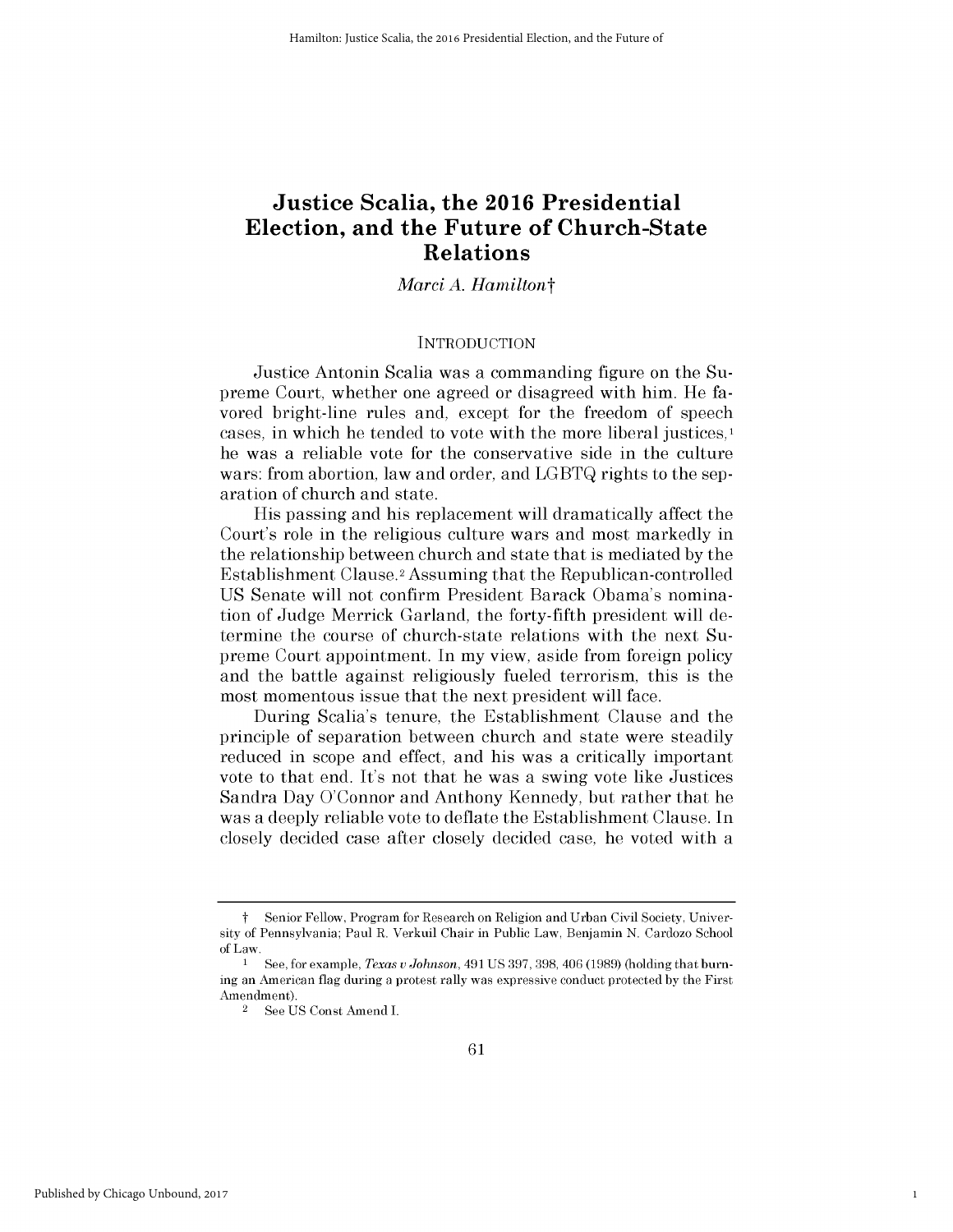# *The University of Chicago Law Review Online* **62 [83:61**

majority or plurality of the Court to neuter and diminish the Establishment Clause. He **did** not write terribly often in this field. His role and views in this arena were part of a larger social movement to be sure. Starting with the Moral Majority appearing in **1979** and flourishing until the end of the 1980s,3 continuing with the rise of the evangelical Christians as a political force on the right, and followed **by** the **2009** Manhattan Declaration,4 in which Catholic bishops joined forces with some evangelical leaders to pursue a shared conservative agenda, there have been increasing calls for treating the Establishment Clause as redundant of the Free Exercise Clause.5

This unfortunate development erases some of the worst history involving religion in the United States. The "separation of church and state" was a concept derived **by** the Baptists who lived under a tyrannical established church in Massachusetts.<sup>6</sup> While it is true that many escaped England and other parts of Europe to find religious liberty in colonial America, they **did** not arrive here with the concept of separating church and state.<sup>7</sup> By and large, they came here to set up a society with a theocracy in which their faith dominated.8 That was the governing model they knew. The sheer size of the country made it possible to have multiple theocracies operating simultaneously, especially when there was no overarching federal, national government.9 But some, like the Baptists and the Quakers, felt the sting of oppression just as they had in Europe. **10** The Baptists introduced a novel way of dealing with church and state **by** conceptualizing a division of power that prevented the state from coercing their beliefs and worship and from taxing them for not following the beliefs and worship practices of an established church.<sup>11</sup> The very concept of dividing

**<sup>3</sup>**See Doug Banwart, *Jerry Falwell, the Rise of the Moral Majority, and the 1980 Election,* **5** W **Ill** Historical Rev **133, 133-35 (2013).**

*<sup>4</sup>Manhattan Declaration: A Call of Christian Conscience* (Nov 20, **2009),** archived at http://perma.cc/N3S4-KR3C.

**<sup>5</sup>**See, for example, Robert **G.** Natelson, *The Original Meaning of the Establishment Clause,* 14 Wm **&** Mary Bill Rts **J 73, 90 (2005).**

**<sup>6</sup> See** Marci **A.** Hamilton and Rachel Steamer, *The Religious Origins of Disestablishment Principles,* **81** Notre Dame L Rev **1755, 1773-76** (2006).

**<sup>7</sup>** Bernard Bailyn, *The Ideological Origins of the American Revolution* 247 **(Belk**nap **1992).**

**<sup>8</sup>Id.**

**<sup>9</sup>**See Hamilton and Steamer, **81** Notre Dame L Rev at **1765-67** (cited in note **6)** (describing the diversity of religious establishments in the colonies and the states).

**<sup>10</sup> Id** at **1770.**

**<sup>11</sup> Id** at **1773-75.**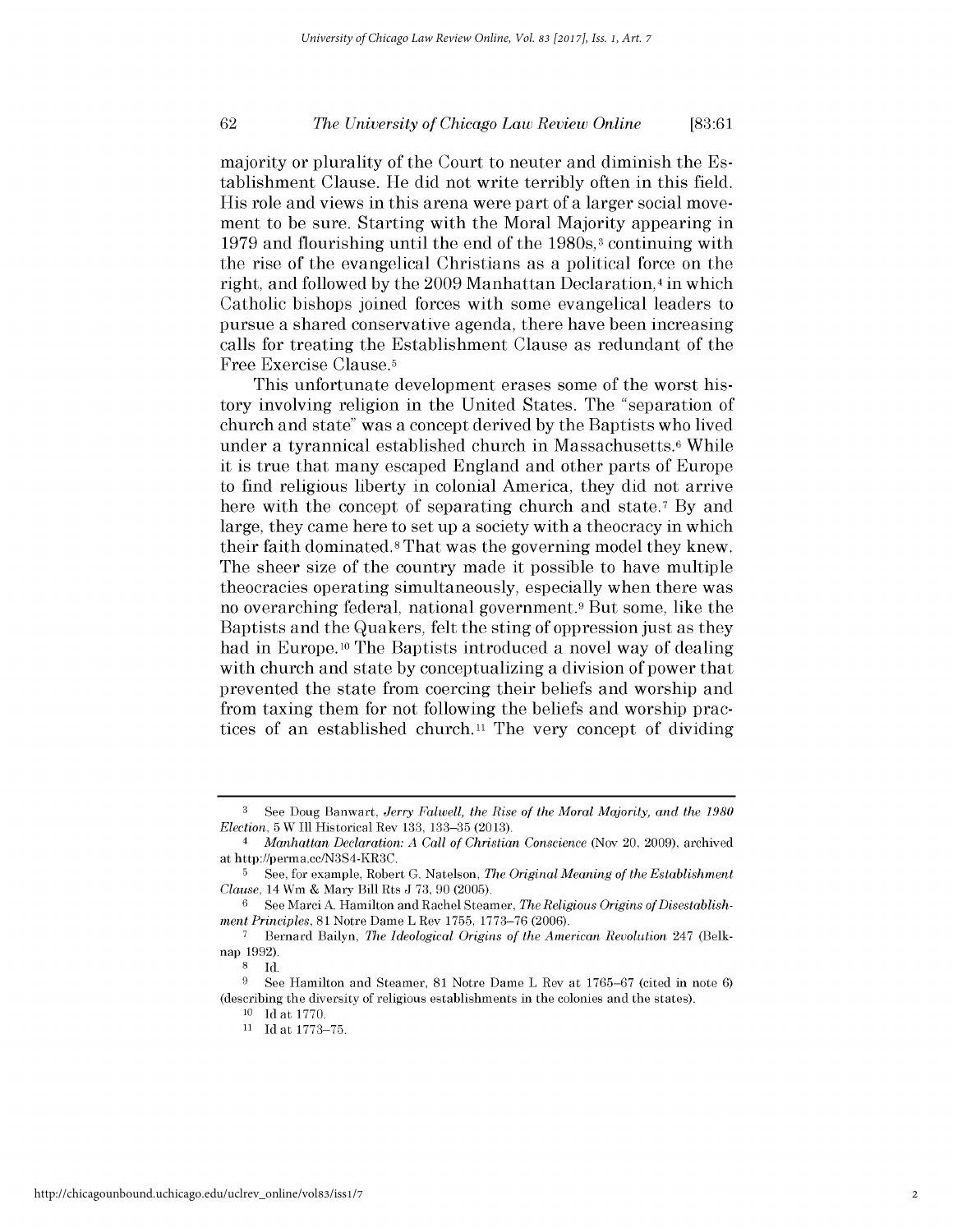power between church and state was radical, but it was in response to the oppression the Baptists (and the Quakers) experienced in Massachusetts and elsewhere. <sup>12</sup>

Since the Moral Majority appeared on the political scene, socalled social conservatives have attempted to make "separation" a dirty word and to turn the Establishment Clause into a prop for the Free Exercise Clause, rather than an independent principle. The goal of some in this movement is to make the United States a "Christian nation" that is based on explicitly Christian principles.13 The modern antiseparation theory of the Establishment Clause has been that the only purpose of the Establishment Clause is to further religious exercise.14 In other words, the Establishment Clause is always supposed to serve the ends of believers—a potential limitation solely on government—and never supposed to punish believers for overstepping boundaries. The "separation" of church and state is an epithet antithetical to their agenda of retaking the United States as a "Christian nation," even though it was never monoreligious.15 When combined with the push for hyperprotection of religious conduct through the overreaching Religious Freedom Restoration Acts starting in the early 1990s, which also have been the darling of the evangelical right, **16** we came close to opening the doors to a new United States of individual theocracies with citizens painfully aware of differences in faith—or worse, a single politically powerful dominant faith determining public policy that is in turn imposed on those with different beliefs.

This movement was abetted **by** the conservative Supreme Court justices who introduced a similar line of reasoning. Scalia

<sup>12</sup>**Id.**

**<sup>13</sup>**Kevin M. Kruse, *A Christian Nation? Since When?* (NY Times, Mar 14, **2015),** online at http://www.nytimes.com/2015/03/15/opinion/sunday/a-christian-nation-sincewhen.html (visited June **9,** 2016) (Perma archive unavailable) (citing a **2015** poll that showed a majority of Republicans favored officially making the United States a Christian nation).

<sup>14</sup>See, for example, *Elk Grove Unified School District v Newdow,* 542 **US 1,** 46-54 (2004) (Thomas concurring) (raising a historical argument that the clause is a federalism provision intended to prevent the federal government from interfering with state religious establishments); Natelson, 14 Wm **&** Mary Bill Rts **J** at **90** (cited in note **5) ("If** the Establishment Clause exists to serve the Free Exercise Clause, then in the event of conflict, the former must yield.").

**<sup>15</sup>**Bailyn, *Ideological Origins of the American Revolution* at 247-49 (cited in note **7);** Hamilton and Steamer, **81** Notre Dame L Rev at **1755** (cited in note **6).**

**<sup>16</sup>**For the federal statute, see the Religious Freedom Restoration Act of **1993,** Pub L No 103-141, **107** Stat **1488,** codified at 42 **USC** *§* **2000bb** et seq. **See** also Marci **A.** Hamilton, *Development of State RFRA Statutes* (RFRA Perils), archived at http://perma.ce **/N5UJ-U9EG.**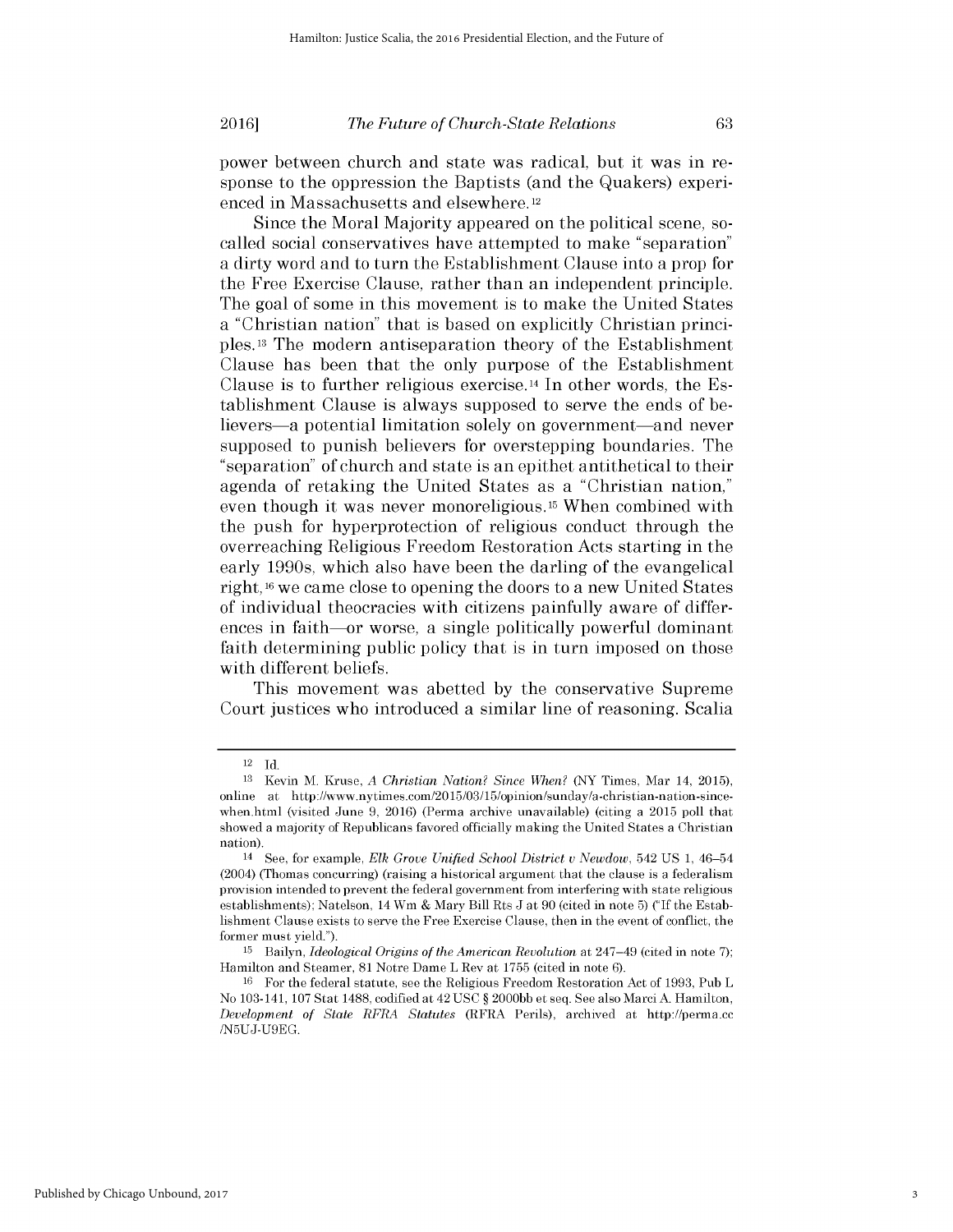# *The University of Chicago Law Review Online* 64 **[83:61**

was famous for decrying separation principles and doctrine, for example, in his dissent to *Lee v Weisman.17* Justice Clarence Thomas is known for his argument that state and local governments are not bound **by** the Establishment Clause, as in his concurrence in *Town of Greece, New York v Galloway.18* And Justice Samuel Alito has issued two extreme readings of the religious freedom statutes that border on a prescription of religious control of public policy in *Burwell v Hobby Lobby Stores, Inc19* and *Holt <sup>v</sup> Hobbs.20* There was hardly an expenditure for the benefit of religious entities that struck Chief Justice William Rehnquist and Kennedy, Scalia, and Thomas as a bad idea, as seen in their plurality in *Mitchell v Helms.21* Alito also initiated his residence at the Court with a plurality opinion that would drastically limit the ability of citizens to sue their governments for violating the Establishment Clause, with Scalia and Thomas chiming in that there should be no taxpayer standing under the Establishment Clause at all in *Hein v Freedom from Religion Foundation.22* Finally, the modern conservative justices (Chief Justice John Roberts and Kennedy, Scalia, Thomas, and Alito) joined forces to open the door to prayers to start town meetings in *Galloway.23* The attempt to write the Establishment Clause out of the First Amendment, however, was incomplete when Scalia passed away.

The key points here are that so many of the recent Establishment Clause cases have been 5-4 decisions and that Scalia was among the plurality or the majority. With the retirement of O'Connor and the appointment of Alito, all of a sudden there were five solid votes to restrict or to do away with Establishment Clause principles whenever they limited religious entities' **op**tions. Instead this new majority could interpret the Establishment Clause as redundant with the Free Exercise Clause, solely intended to protect religious entities, as opposed to operating as a separation-of-powers principle for both government and religious entities.24 Scalia repeatedly voted for the proposition that only strong "coercion" could violate the Establishment Clause,

**<sup>17</sup>505 US 577, 633-37 (1992)** (Scalia dissenting).

**<sup>18</sup>**134 **S** Ct **1811, 1835-38** (2014) (Thomas concurring).

**<sup>19</sup>**134 **S** Ct **2751** (2014).

<sup>20</sup>**135 S** Ct **853 (2015).**

<sup>21</sup>**530 US 793** (2000).

<sup>22</sup>**551 US 587,** 637 **(2007).**

**<sup>23</sup>***Galloway,* 134 **S** Ct at **1815.**

<sup>24</sup>Marci **A.** Hamilton, *Power, the Establishment Clause, and Vouchers,* **31** Conn L Rev **807, 824-28 (1999). See** also Marci **A.** Hamilton, *A Reply,* **31** Conn L Rev **1001,** 1002- **08 (1999).**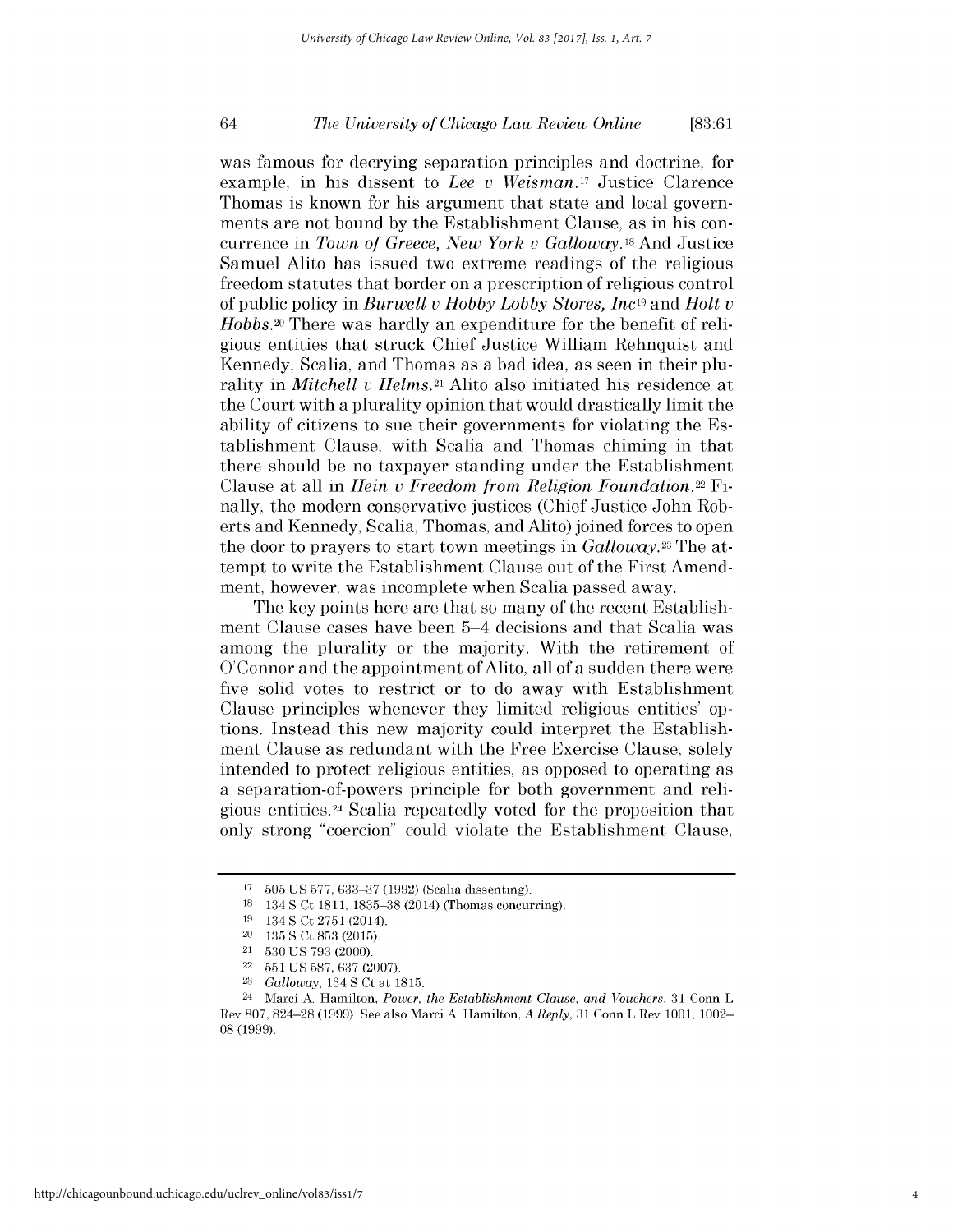and derided the concept introduced **by** O'Connor that the government violates the Establishment Clause when it "endorses" a religious viewpoint.25 There was every reason to believe that Roberts, Scalia, Kennedy, Thomas, and Alito would bury O'Connor's "endorsement" test (because what could possibly be wrong with the government endorsing Christianity?) and reduce the Establishment Clause to a "coercion" principle that would permit religious entities broad power and latitude to operate in conjunction with government.

Yet, Scalia passed away before the Roberts Court could further restrict the Establishment Clause **by** eliminating the concept of "separation." Instead, with his passing, Establishment Clause principles and values now weigh in the balance. **If** Scalia is replaced with a like-minded religious conservative, it is **highly** likely that the Establishment Clause could become effectively nonjusticiable. **If** he is replaced with a more liberal justice who respects the need for separation of church and state, the moment when the Court could have done away with the separation of church and state altogether will have passed.

There are three arenas (and many others beyond the capacity of this short piece to address) in which a Republican replacement for Scalia could cement the drive to set aside separation principles while a Democratic nominee could bring Establishment Clause principles back from the brink. **I** will focus on three bellwether cases decided since 2000 to explain what is at stake.

#### **I. FUNDING,** PRAYER, **AND STANDING**

#### **A.** Funding

*In Mitchell,* the Court addressed whether a federal program providing computers to schools could also provide computers to private, religious schools.26 Americans United for Separation of Church and State argued that the state may give textbooks on secular subjects to religious schools without violating the Establishment Clause, because those textbooks cannot be diverted to religious purposes.<sup>27</sup> But the computers were so easily diverted to

**<sup>25</sup>**See, for example, *Lamb's Chapel u CenterMoriches Union Free School District, 508* **US** 384, 400-401 **(1993)** (Scalia concurring) ("What a strange notion, that a Constitution which *itself* gives 'religion in general' preferential treatment . . . forbids endorsement of religion in general.").

*<sup>26</sup>Mitchell,* **530 US** at 801-04 (plurality) (Thomas).

**<sup>27</sup>**Brief of Amici Curiae American Civil Liberties Union, American Federation of Teachers, American Jewish Committee, American Jewish Congress, Americans United for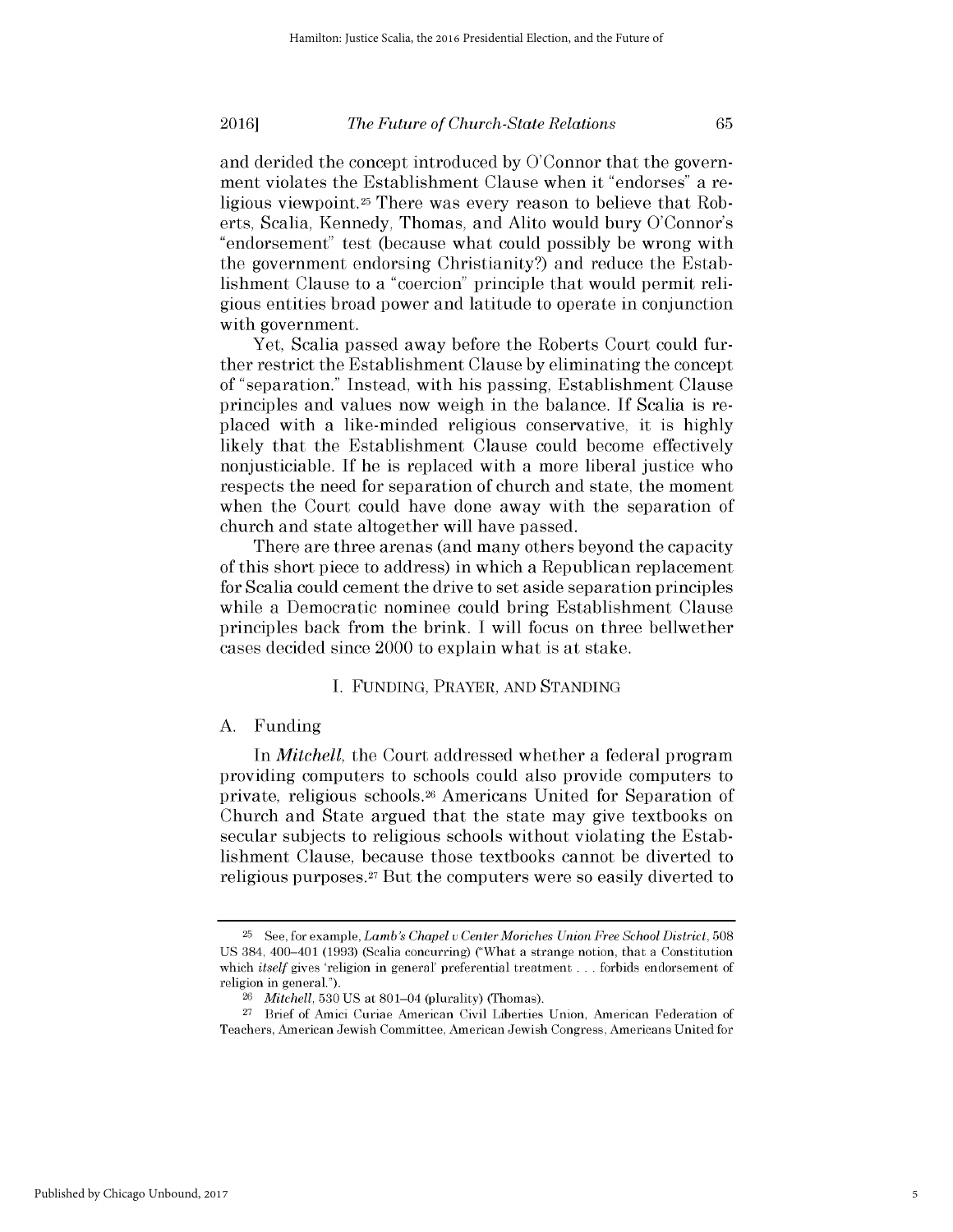# *The University of Chicago Law Review Online* **66 [83:61**

religious ends that religious entities should not have been permitted to receive them.28

Justice Scalia joined the plurality that reasoned that, so long as the government's purpose is neutral at the time of the delivery of the educational product, the donation cannot be tarred with an Establishment Clause violation, because all subsequent uses are determined by private actors, not the government.<sup>29</sup> In other words, the Establishment Clause stops at the schoolhouse door.

In a concurrence, Justice O'Connor wrote, for herself and Justice Stephen Breyer, that this should be a fact-based inquiry, and that, given the paucity of evidence that any of the computers had been diverted to religious ends, the Establishment Clause had not yet been violated.30 She disagreed with the plurality's reasoning that there is a magical moment after which the courts must **ig**nore the diversion of government funding to sectarian purposes.<sup>31</sup>

The three in dissent were persuaded that the significant potential for diversion to religious purposes was sufficient to find an Establishment Clause violation.32

**If** Scalia's vote were removed, the plurality would be knocked down to three votes for a strong theory of "coercion"; there were two votes to wait and see whether there would be diversion, and three votes for a strong Establishment Clause presumption of **di**vertability. **A** Republican replacement is likely to keep the strong version of "coercion" a live theory at the Court, while a Democratic replacement is more likely to turn the tide toward a willingness to find Establishment Clause violations in circumstances in which the government's funding can be commandeered **by** the religious entity to private, religious ends.

#### B. Government-Sponsored Prayer

In *Galloway*, the Court split 5–4 on whether the town's practice of opening town meetings with a prayer since **1999** was constitutional.33 Justice Kennedy wrote the opinion for the majority, which held that the town's system was inclusive enough to avoid

Separation of Church and State, Anti-Defamation League, Hadassah, Jewish Council for Public Affairs, and People for the American Way Foundation in Support of Respondents, *Mitchell u Helms,* Docket No **98-1648,** \*23-24 **(US filed** Oct **1, 1999)** (available on Westlaw at **1999** WL **787898).**

**<sup>28</sup>**See id at **\*17-23.**

**<sup>29</sup>***Mitchell,* **530 US** at **809-814** (plurality) (Thomas).

**<sup>30</sup> Id** at 864-65 (O'Connor concurring).

<sup>&</sup>lt;sup>31</sup> Id at 840–42 (O'Connor concurring).<br><sup>32</sup> Id at 903–10 (Souter dissenting).

**<sup>32</sup>Id** at **903-10** (Souter dissenting).

**<sup>33</sup>**134 **S** Ct at **1813-15.**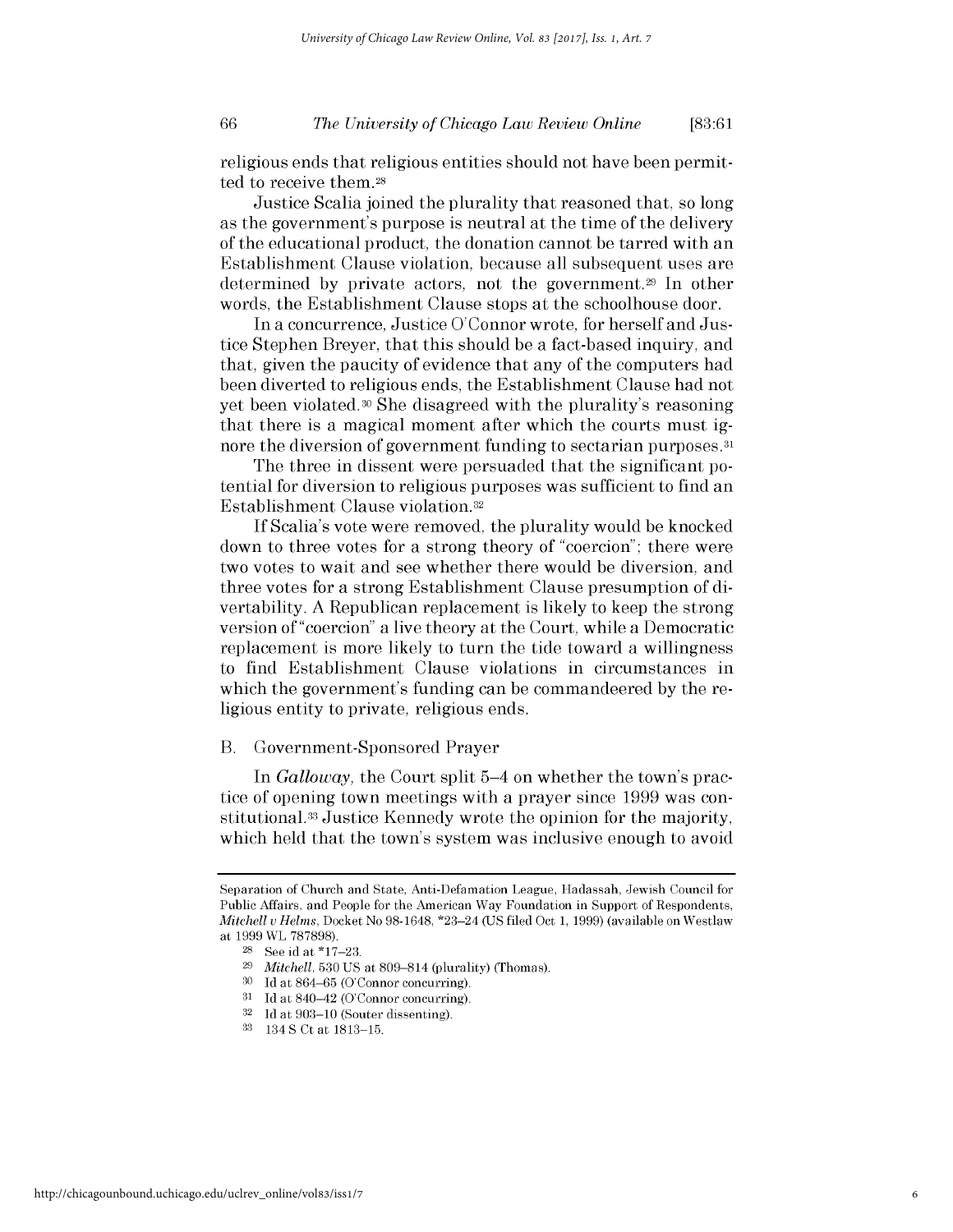being either subtly or overtly coercive.34 Scalia joined Justice Thomas to reject "subtle" coercion as the appropriate test, and instead set the mark at whether there is a "coercive state establishment[ **]"** like those in place at the time of the Framing.35 The four in dissent would have held the practice unconstitutional because the record was weak on inclusion of all faiths.36

**If** one removed Scalia's vote, Thomas would stand alone with an extreme interpretation that reduced the Establishment Clause to a nonforce. Chief Justice Roberts, Justice Alito, and Kennedy took a conservative but less extreme position, and four members of the Court took the position that the Establishment Clause has teeth. **If** Scalia's vote were to be swapped out for another appointee like himself or even one somewhat more moderate on these issues, like Kennedy, the result would stand: cities can institute prayer to open town meetings. **If** Scalia were to be replaced **by** an appointee who takes the position that the Establishment Clause should have teeth, the result would be reversed and cities would be deterred from instituting religious observances prior to town meetings.

The next appointment thus could change the landscape of church-state relations in the public square, with a Republican embedding a presumption against Establishment Clause violations while, conversely, a Democrat likely would revive the concept of a meaningful separation between church and state.

### **C.** Taxpayer Standing

While Scalia persistently joined positions that make it harder to win Establishment Clause claims, he also favored making it impossible to bring such claims in the first place. Scalia was a critic of *Flast v Cohen,37* which granted taxpayers standing to institute Establishment Clause claims against a government. <sup>38</sup>

*In Freedom from Religion Foundation,* the Court had an opportunity to overrule *Flast,* and Scalia and Thomas were strongly in favor.39 That would have shut down a great many Establishment Clause challenges to government funding. But Alito, in his

<sup>34</sup>**Id** at **1824-28.**

**<sup>35</sup>Id** at **1837-38** (Thomas concurring).

**<sup>36</sup>Id** at **1851-52** (Kagan dissenting).

**<sup>37</sup>392 US 83 (1968).**

**<sup>38</sup>Id** at **88.**

**<sup>39 551</sup> US** at **637** (Scalia dissenting) *("Flast's* lack of a logical theoretical underpinning has rendered our taxpayer-standing doctrine such a jurisprudential disaster that our appellate judges do not know what to make of **it.** . . **.** It is time-it is past time-to call an end.").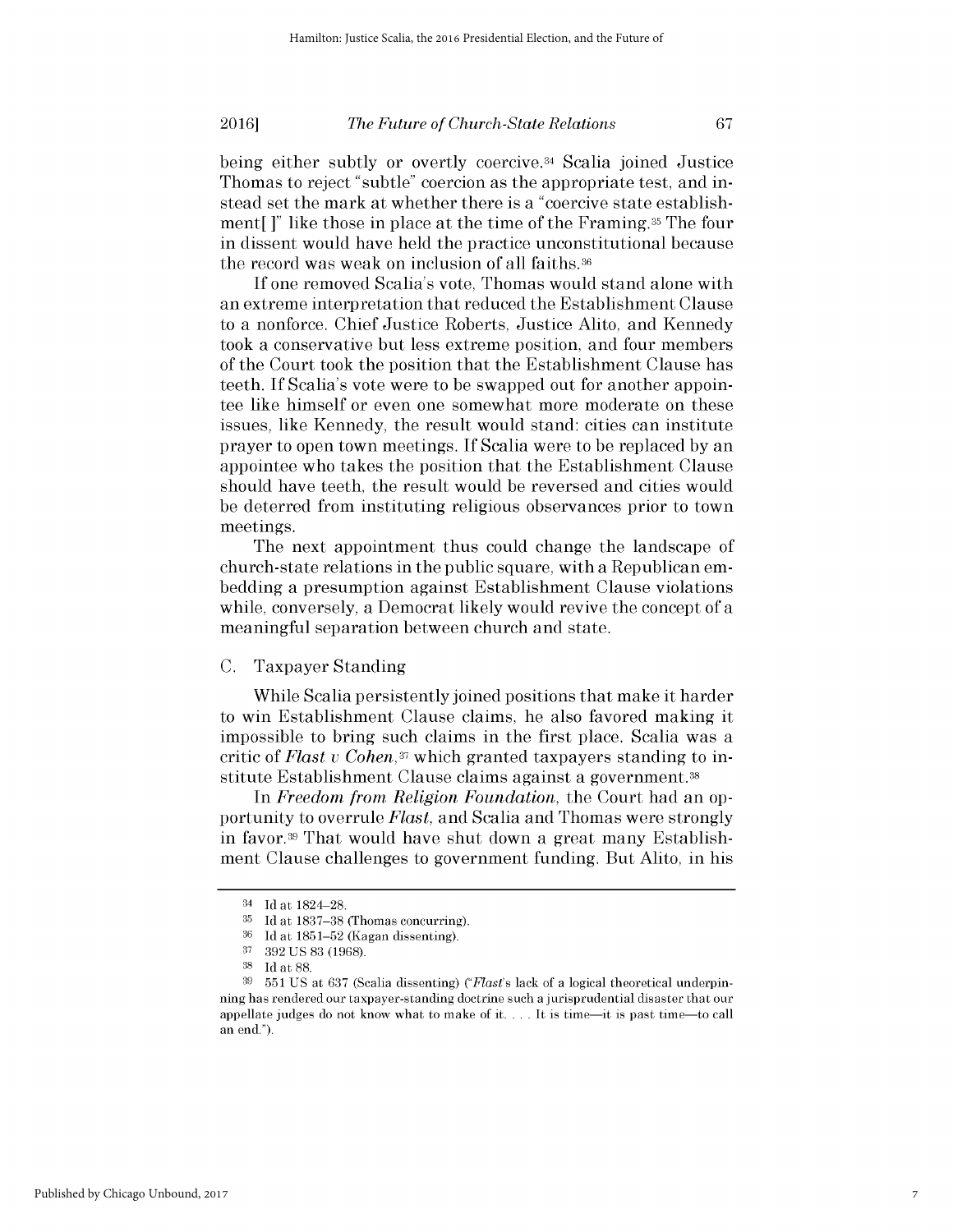# *The University of Chicago Law Review Online* **68 [83:61**

first Religion Clause opinion, found a middle ground that **did** not fully reverse *Flast* but rather reduced its scope, thereby limiting the instances in which taxpayers can challenge government spending that benefits religious entities. On Alito's reasoning, the taxpayers in that case lacked standing because the funds originated from the executive branch rather than Congress.40 In effect, the Court halted lawsuits against the federal government for its increasing willingness to fund religious social missions, and opened the door to more church-state collaboration on funding simply **by** making the funds discretionary in the executive branch rather than plainly identified in Congress.

Again, without Scalia, Thomas's position appears more extreme **by** comparison, but the prospect of eliminating taxpayer standing altogether becomes less of a threat. **A** Republican appointment to **fill** his seat might well set the Court back on track to overruling *Flast,* but a Democratic appointment is likely to secure a stronger position for those who would sue the government for spending that favors or privileges religious entities.

#### **II.** THE FREE EXERCISE **CLAUSE AND JUSTICE SCALIA**

Justice Scalia was the author of the Supreme Court's majority decision in *Employment Division, Department of Human Resources of Oregon v Smith,41* which reaffirmed the Supreme Court's dominant approach to free exercise cases, holding that neutral and generally applicable laws are subject to rationality review (the easiest level of review for the government), but that laws targeting religion are subject to the Court's most serious level of scrutiny.42 This approach was confirmed **by** the Court in *Church of the Lukumi Babalu Aye, Inc v City of Hialeah.43* As with so much of Scalia's authorship, the *Smith* opinion sought to be definitive and set out bright-line principles. The definitive announcement of the governing standard-even **if** the same standard was used in the "vast majority" of cases—took religious entities **by** surprise.44

**<sup>40</sup>Id** at **605-09.**

**<sup>41</sup>**494 **US 872 (1990).**

**<sup>42</sup>**See id at **877-78** (contrasting laws that single out specific religious practices with generally applicable laws having incidental effects on the exercise of religion). **See** also generally Marci **A.** Hamilton, Employment Division v Smith *at the Supreme Court: The Justices, the Litigants, and the Doctrinal Discourse,* **32** Cardozo L Rev **1671 (2011).**

**<sup>43</sup>508 US 520,** 524 **(1993).**

<sup>44</sup>*Smith,* 494 **US** at **885.**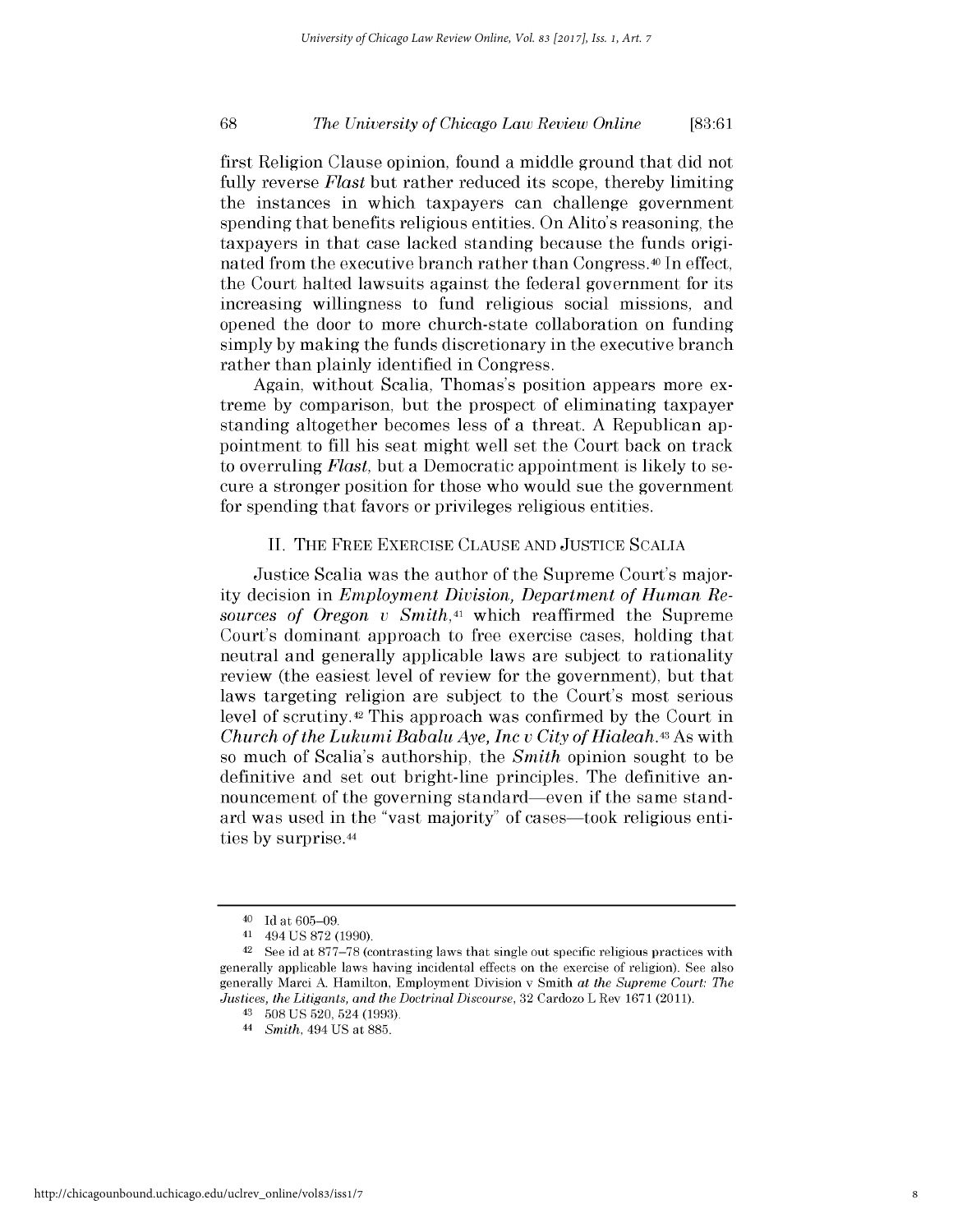This is not the place to go into the details, but **I** have documented at length in my previous writings that the *Smith* decision **did** not alter the primary decisionmaking structure in free exercise cases.45 To the contrary, it was consistent with the "vast majority" of the Court's doctrine, to quote the *Smith* opinion.46 But the case **did** generate extreme opposition from religious quarters, because it definitively rejected the more generous standard that religious litigators and entities had been seeking to insert into free exercise doctrine since **1963** and *Sherbert v Verner.47* Scalia's sharp and clear summary of past free exercise cases sent a strong—and to them, disturbing—message that their mission to tilt the free exercise scale heavily in their direction was doomed.

Religious litigators, lobbyists, and entities, as well as some leading law professors, declared war on the Supreme Court and turned to Congress for the unprecedented, generous protection they had been unable to persuade the Court to provide. They formed the Coalition for the Free Exercise of Religion, which in turn pushed the Religious Freedom Restoration Act<sup>48</sup> (RFRA) in Congress.49 Despite the "restoration" in the title, when enacted, RFRA put into place a regime like no other before it. Suddenly, the government could not defend laws because they were neutral and generally applicable, but rather every law in the country could now be challenged **by** believers, who could force the government to satisfy a more demanding standard than the Court had ever employed in the free exercise cases.<sup>50</sup>

There was a time when it was conceivable that a new justice replacing Scalia might move the Court back toward the religious entities' preferred standard, which is now enshrined in RFRA. But the course of RFRA has shown it to be a generator of social conflict and cultural warfare and anathema to the free markets. It was first supported **by** conservative groups to overcome the spread of state fair housing laws that banned discrimination on the basis of marital status.<sup>51</sup>That seed of discriminatory intent has fully bloomed in the current movement to use state-level

<sup>45</sup>See, for example, Hamilton, **32** Cardozo L Rev at **1671-74** (cited in note 42).

<sup>46</sup>*Smith, 494* **US** at **885.**

<sup>47</sup>374 **US 398 (1963).**

<sup>48</sup>Pub L No 103-141, **107** Stat **1488 (1993),** codified at 42 **USC** *§* **2000bb** et seq.

<sup>&</sup>lt;sup>49</sup> For a detailed description of free exercise standards and the legislative history behind RFRA, see Marci **A.** Hamilton, *God us. the Gavel: The Perils of Extreme Religious Liberty* **1-38, 239-78** (Cambridge **2015).**

**<sup>50</sup>**See Christopher L. Eisgruber and Lawrence **G.** Sager, *Congressional Power and Religious Liberty after* City of Boerne v Flores, **1997 S** Ct Rev **79, 101-05.**

**<sup>51</sup>**Hamilton, *God us. the Gavel* at 232-36 (cited in note 49).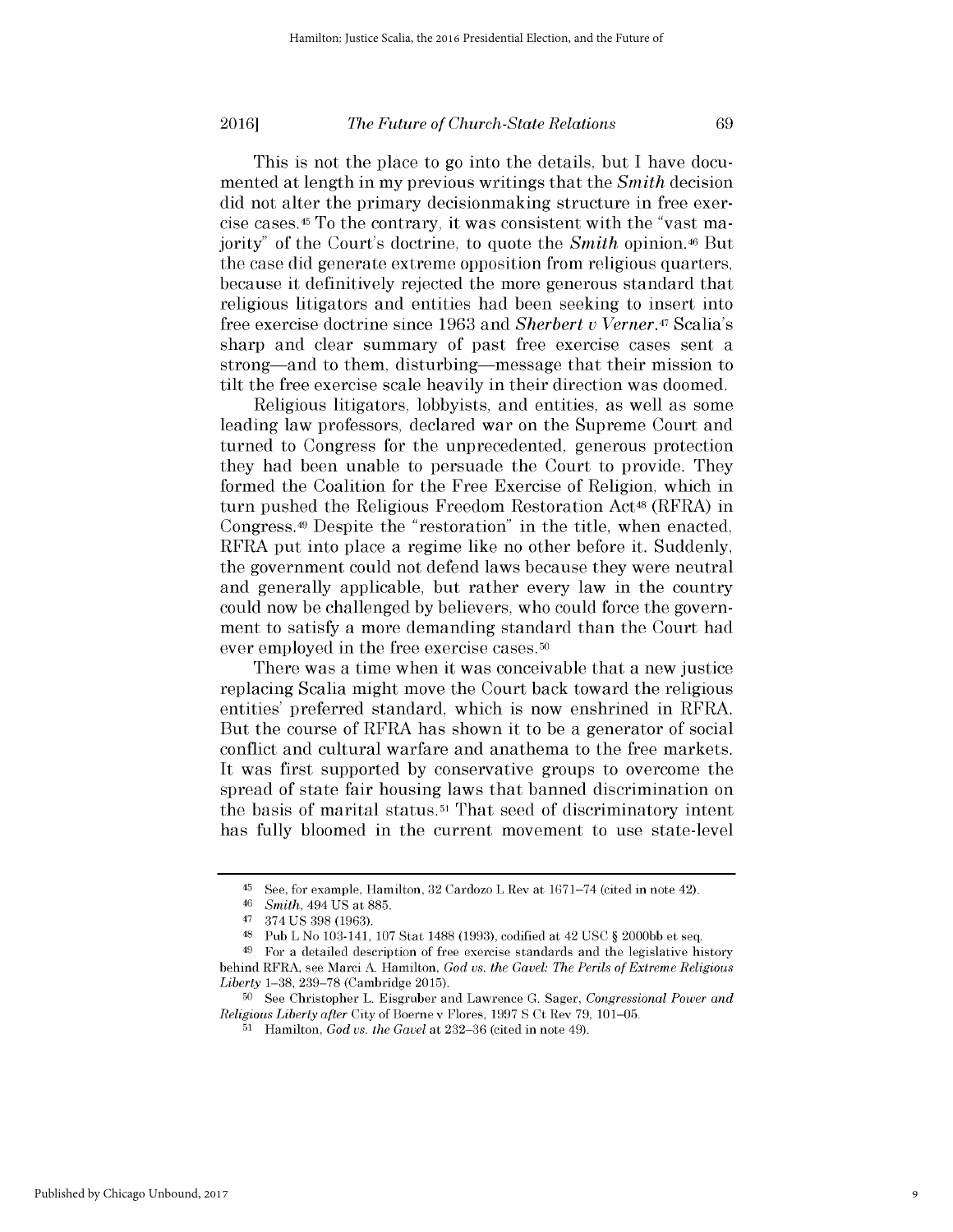# *The University of Chicago Law Review Online* **70 [83:61**

RFRAs to permit discrimination against same-sex couples and the **LGBTQ** community generally, the rights of whom in turn have been stunted in numerous states because of the open push to use religious "liberty" to discriminate against others in the free market.52 In addition, the increasing understanding of courts, prosecutors, and the public of seriatim child sex abuse in religious institutions as well as worldwide extremist Islamic terrorism have made it virtually impossible to support any doctrine that places blind trust in religious institutions or individuals to be ungoverned **by** law.53 Therefore, the era for the Supreme Court to embrace the misguided standard of RFRA or even strict scrutiny across all laws has passed.

Thus, it is my view that Scalia's passing is unlikely to affect the Court's Free Exercise of Religion doctrine. Correlatively, it **is** too late to turn RFRA back into the sheep it appeared to be when it was first proposed to Congress. Its dangers are now fully apparent. With Scalia on the Court, RFRA was increasingly understood for what it is—an uncontrollable standard that invites not liberty, but rather imposition of faith on others who have different beliefs-and with his passing it is unlikely that the RFRA genie will be stuffed back into the bottle.

#### **CONCLUSION**

With Justice Scalia's passing, the stakes are especially **high** in the Establishment Clause arena, but not as **high** in the Free Exercise context. It is rational to assume that the currently Republican-controlled Senate will persist in refusing to confirm President Obama's selection of Judge Garland, and, therefore,

**<sup>52</sup>** Marci **A.** Hamilton, *The 2016 RFRA Decline Is Due to the Difficulty of Selling Discrimination and Child Endangerment as Good Policy* (Justia, **Feb 23,** 2016), archived at http://perma.cc/AXN9-7UUR; Marci **A.** Hamilton, *Indiana Leads the Way with an Outrageous RFRA Proposal Again* (Justia, Jan 21, **2015),** archived at http://perma.cc/PC8E-**ANW5.** For several infographics detailing which states have enacted similar RFRA statutes and which single out same-sex couples, see Marci **A.** Hamilton, *States That Permit Discrimination against Same-Sex Marriage Couples,* archived at http://perma.cc/8LD7- BM5C (RFRA Perils).

**<sup>53</sup>**This evidence-based, more-measured approach to religious institutions is evident in sex abuse cases across the United States and at the Supreme Court. Even when the Court **held** that the First Amendment creates a "ministerial exception," it suggested that the exception may not immunize nonecclesiastical decisions regarding ministries. **See** *Hosanna-Tabor Evangelical Lutheran Church and School v Equal Employment Opportunity Commission,* **132 S** Ct 694, **710** (2012) ("We express no view on whether the exception bars other types of suits, including actions **by** employees alleging breach **of** contract or tortious conduct **by** their religious employers. There will **be** time enough to address the applicability of the exception to other circumstances if and when they arise.").